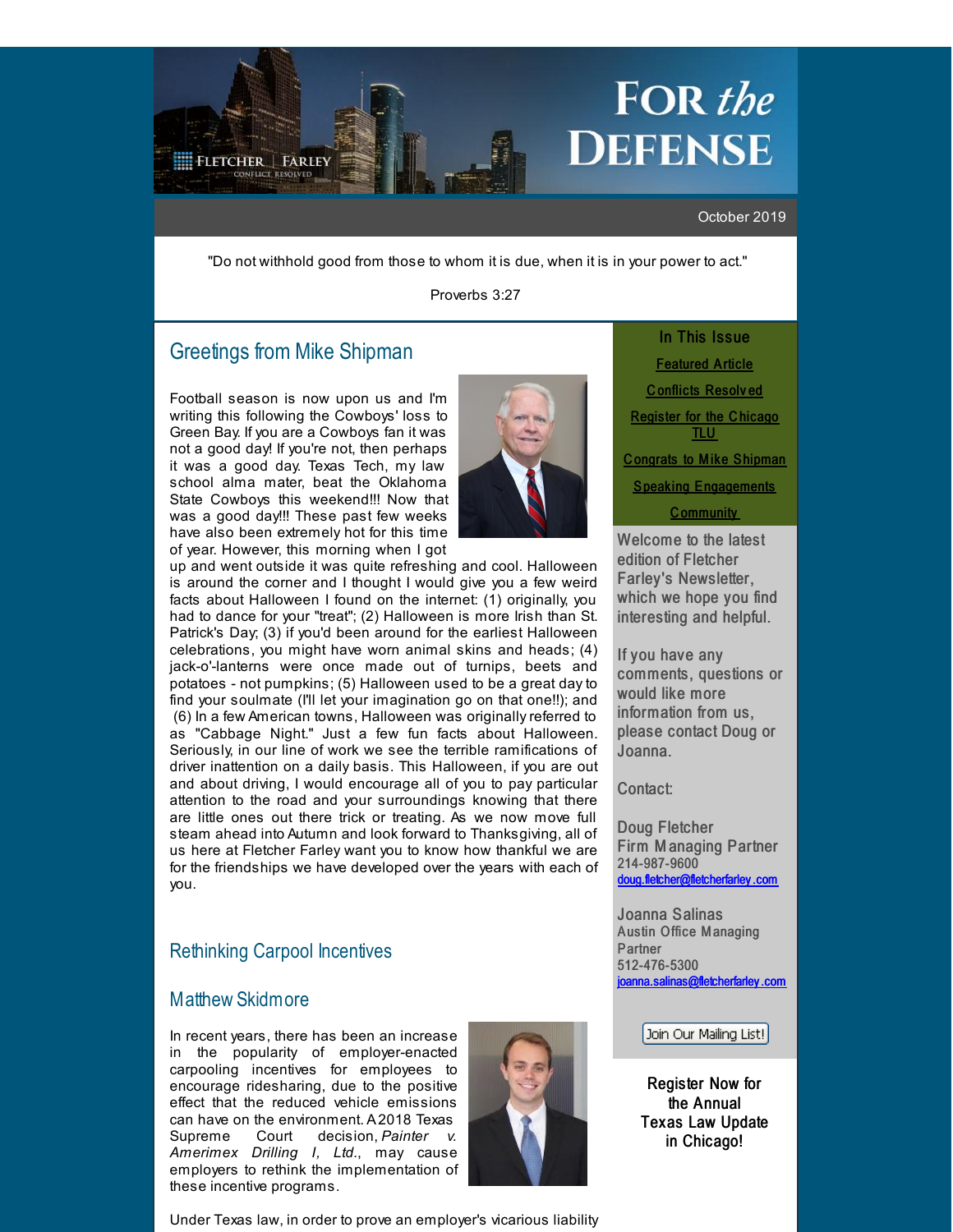for a worker's negligence, the Plaintiff must show that at the time of the negligent conduct, the worker was (1) an employee, and (2) was acting in the course and scope of his employment. Vicarious liability only arises if the tortious act falls within the scope of the employee's general authority in furtherance of the employer's business, and for the accomplishment of the object for which the employee was hired. Thus, an employee running a personal errand would not be in the course in scope of their employment, and the employer would not be liable for any of the employee's negligent acts that occurred during that errand.Additionally, under the "coming and going" rule, an employer is generally not liable for the acts of its employees while traveling to and from work.

In *Painter*, the Plaintiffs sued Amerimex following a motor vehicle accident that occurred while an Amerimex employee was driving three of his coworkers from the drilling site to employer-provided housing following a work shift. The employee driving the vehicle was paid a bonus by the company to drive his fellow employees to and from the job site and company provided housing. Typically, this accident would fall within the coming and going rule, and the company would not be vicariously liable for the employee's negligence. However, in *Painter,* the Court held that the drilling company employee driving fellow employees to and from work was a specifically assigned duty for the benefit of the employer, and thus he was in the course and scope of his employment with the drilling company. It did not matter that the company chose not to exercise specific control over the route that the employee tookit was enough that they had the right of that control.

Following this decision, companies that offer carpooling incentives to employees in Texas may wish to reconsider or revamp any incentive programs they offer. Instead, companies may seek to implement other environmentally positive policies that do not expose their company to unnecessary additional potential liability.

## Conflicts Resolved

#### **Fletcher Farley Successfully Defends Claim of Personal Injury Due to PTSD**

Lane [Farley](http://r20.rs6.net/tn.jsp?f=001B-IzGNxzjP5KMJxJzU3xzkG1SvYXbUSDDRyIb-NyVvwQiCcPW3NxsAVXZZDHbPjtjnwrqAE-5IrnEmCIRFOewyBycITX4cL7-MpdAritoZYwQ-_nd6-wqoVsIrrJoBmDVZGhdzGsSvAhqkyVo8o4a7BX0MC1x1Hf_8PB_9FveebJREEBadM90mi22DL3WVtQRDursngPCKmHfzyljiEXdQ==&c=&ch=), Keith [Robb](http://r20.rs6.net/tn.jsp?f=001B-IzGNxzjP5KMJxJzU3xzkG1SvYXbUSDDRyIb-NyVvwQiCcPW3NxsE-o_G47jhEaJdo7D3L_CekeBWu5Z5-WaEB0lWBTEtKeH6zZAQyOGnaVBPmm0EDMbe6NiApPB_YDlNOEUqiegpWXxDHZX_x8MqHZdzRrnLnOYwzFKnWTpNKcXqVgkuzZlUIdoPnDItGS_9MQVqz7no757E-DRgwFjw==&c=&ch=) and Lorin [Subar](http://r20.rs6.net/tn.jsp?f=001B-IzGNxzjP5KMJxJzU3xzkG1SvYXbUSDDRyIb-NyVvwQiCcPW3NxsAtabMN3NfRHJegPV7qxMXm60-uB8_notvc6Mj1iJmFJWhlRkUDnhth7Sgc44MA8Zw7R34iN1TEIhZZgmiNe1JHbA94ilUqEQ9EX_5V3Px14MswUKEC9BH7xXmFrmSeoVf6vsyN43JCm6DqS3lxOXEs4JBYZ2BPN4Q==&c=&ch=) obtained summary judgment for a company providing equipment to an industrial facility where the Plaintiff was seeking damages in excess of \$1,000,000. The Plaintiff was working in an office near the scene of a large explosion that cost the lives of two individuals and injured others. He claims that when he arrived at the scene of the accident, he began trying to assist the victims of the explosion and, as a result, suffered severe post-traumatic stress disorder which not only caused psychological injuries, but which also manifested in physical injuries. The Plaintiff conceded that negligent infliction of emotional distress is not a cause of action in Texas, but claimed that since he had physical injuries as a res ult of the trauma, he was not barred from pursuing his damages claim. The firm moved for summary judgment on the basis that even if Plaintiff did have some physical manifestations from his emotional injuries, the basis for the injuries were an emotional trauma only. If a claimant could recover for damages based solely on what they observed after an accident, it could open up an entirely new avenue for claims, including for first responders and others who were merely after-the-fact observers and not otherwise connected to any party to the incident. The Court agreed that the Plaintiff was overreaching in his attempt to get past the bar to negligent infliction of emotional distress claims and granted the summaryjudgment.

#### **Fletcher Farley Obtains a Writ of Mandamus Ordering a Trial Court to Dismiss Their Client**

Lane [Farley](http://r20.rs6.net/tn.jsp?f=001B-IzGNxzjP5KMJxJzU3xzkG1SvYXbUSDDRyIb-NyVvwQiCcPW3NxsAVXZZDHbPjtjnwrqAE-5IrnEmCIRFOewyBycITX4cL7-MpdAritoZYwQ-_nd6-wqoVsIrrJoBmDVZGhdzGsSvAhqkyVo8o4a7BX0MC1x1Hf_8PB_9FveebJREEBadM90mi22DL3WVtQRDursngPCKmHfzyljiEXdQ==&c=&ch=) and Lorin [Subar](http://r20.rs6.net/tn.jsp?f=001B-IzGNxzjP5KMJxJzU3xzkG1SvYXbUSDDRyIb-NyVvwQiCcPW3NxsAtabMN3NfRHJegPV7qxMXm60-uB8_notvc6Mj1iJmFJWhlRkUDnhth7Sgc44MA8Zw7R34iN1TEIhZZgmiNe1JHbA94ilUqEQ9EX_5V3Px14MswUKEC9BH7xXmFrmSeoVf6vsyN43JCm6DqS3lxOXEs4JBYZ2BPN4Q==&c=&ch=) filed a successful Petition for Writ of Mandamus to the Tenth Court of Appeals in Waco. The trial court



Our Annual Texas Law Update is a little more than 2 weeks away. Don't miss this seminar on Friday, October 25th, 2019 at the Swissôtel Chicago.

For more information and to register, [click](http://r20.rs6.net/tn.jsp?f=001B-IzGNxzjP5KMJxJzU3xzkG1SvYXbUSDDRyIb-NyVvwQiCcPW3NxsOhv745T0N6l4BVCbazA4OcWFjo4BYkyrgXXi0VN6klJhn3LdC-9apjTwiaHpOo6axvD1wICMcXfKBH5k-mOjMHd6nmNPv4Hf7o-z1UxBQwtMICmcZlh6O_TdyLDyrndRGcqxHLtmORTCEzY1RzOYyy6XgE-3e1r6GtchGJmovFDrwLcehpQgOfnmByrfprHBiiH0UkTOYnA&c=&ch=) here.

> **Congrats** M ike Shipman

Elected Legislative Vice-Presidentof the TADC



We are proud to announce that Mike [Shipman](http://r20.rs6.net/tn.jsp?f=001B-IzGNxzjP5KMJxJzU3xzkG1SvYXbUSDDRyIb-NyVvwQiCcPW3NxsNO_JKaJutTW08VK4uOCAPU7Djm6QRc1AmtvEKOkeN6Ho32YnRErDRoToC1a2E6m6C6yCtWJyFXNsb6DgZwniXld4MF_2M8JajwtxJ4vaoT2pG5RY6pUFNmWaf7Rb6rvNbePOjeS-79GWf96bGNtH5RaPYfO6HP8YA==&c=&ch=) has been elected to serve as Legislative Vice-President of the Texas Association of Defense Counsel (TADC).

For more on the [TADC,](http://r20.rs6.net/tn.jsp?f=001B-IzGNxzjP5KMJxJzU3xzkG1SvYXbUSDDRyIb-NyVvwQiCcPW3NxsBxoV7UwDzbVThK1mEn2npVqD4-2n6FTGMbfI--NTrcH2MdMj-3EvQh8eulJAyDnWh1phuHa9zAO6Z2y8aK7XrtLFcPTfpWUlzjFuFJr65dI&c=&ch=) click here.

#### Speaking Engagements

#### North Texas Paralegal Association



Kristi [Kautz](http://r20.rs6.net/tn.jsp?f=001B-IzGNxzjP5KMJxJzU3xzkG1SvYXbUSDDRyIb-NyVvwQiCcPW3NxsNO_JKaJutTWMlaWpH54tAscKsdw1nQ_bc6asr6rDx6q0BfwfyP5Aa4E_iQllW0N4GM4PVxyYoaj7cuZjK8jXkJ2bH6D3_6AetqxtB4O5T8VYVXwUocRy3X6EI-i-ddgAfbaBimfOcnpj3uMP0G59Rgs0OpFGRdV6A==&c=&ch=) is presenting "Depositions on Written